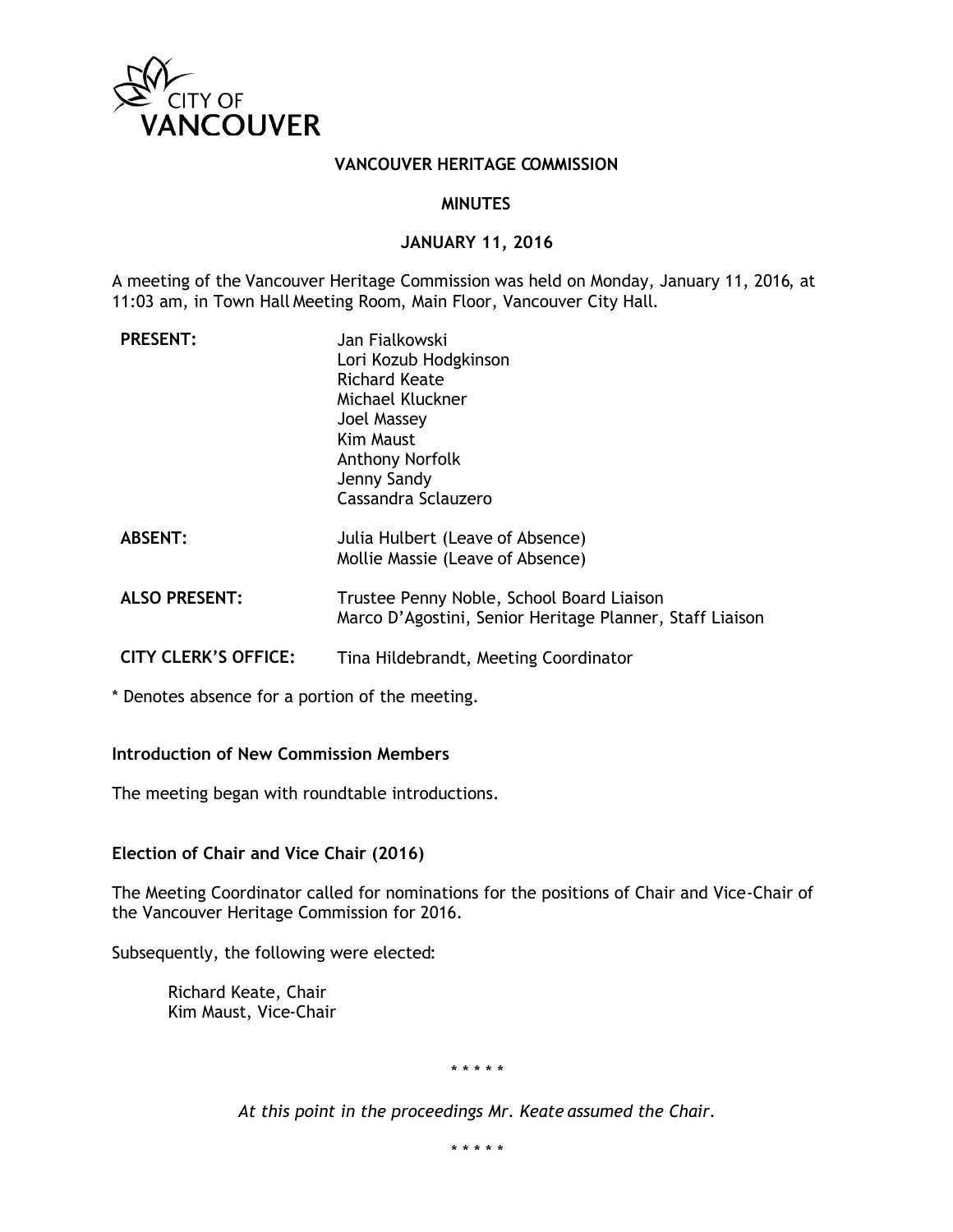#### **Appointment of Liaisons to the DPB and FSADP (2016)**

MOVED by Commissioner Keate SECONDED by Commissioner Sandy

> THAT the Vancouver Heritage Commission recommends to Council that Kim Maust be appointed to the Development Permit Board Advisory Panel as the Vancouver Heritage Commission liaison, term to commence immediately and end December 12, 2016;

FURTHER THAT the Commission recommends to Council that Anthony Norfolk be appointed as an alternate to attend Development Permit Board Advisory Panel meetings in place of Ms. Maust, should she be unable to attend, term to commence immediately and end December 12, 2016.

#### CARRIED UNANIMOUSLY

MOVED by Commissioner Keate SECONDED by Commissioner Sandy

> THAT the Vancouver Heritage Commission recommend to Council that Mollie Massie be appointed to the First Shaughnessy Advisory Design Panel as the Vancouver Heritage Commission liaison, term to commence immediately and end December 12, 2016;

> FURTHER THAT the Commission recommends to Council that Lori Kozub Hodgkinson be appointed as an alternate to attend First Shaughnessy Advisory Design Panel meetings in place of Ms. Massie, should she be unable to attend, term to commence immediately and end December 12, 2016.

CARRIED UNANIMOUSLY

#### **Leave of Absence Requests**

MOVED by Commissioner Kluckner SECONDED by Commissioner Sandy

> THAT the Vancouver Heritage Commission approve leaves of absence for Julia Hulbert and Mollie Massie, for this meeting.

CARRIED UNANIMOUSLY

MOVED by Commissioner Keate SECONDED by Commissioner Fialkowski

> THAT the Vancouver Heritage Commission approve leaves of absence for Michael Kluckner and Jenny Sandy for the next meeting on February 1, 2016.

CARRIED UNANIMOUSLY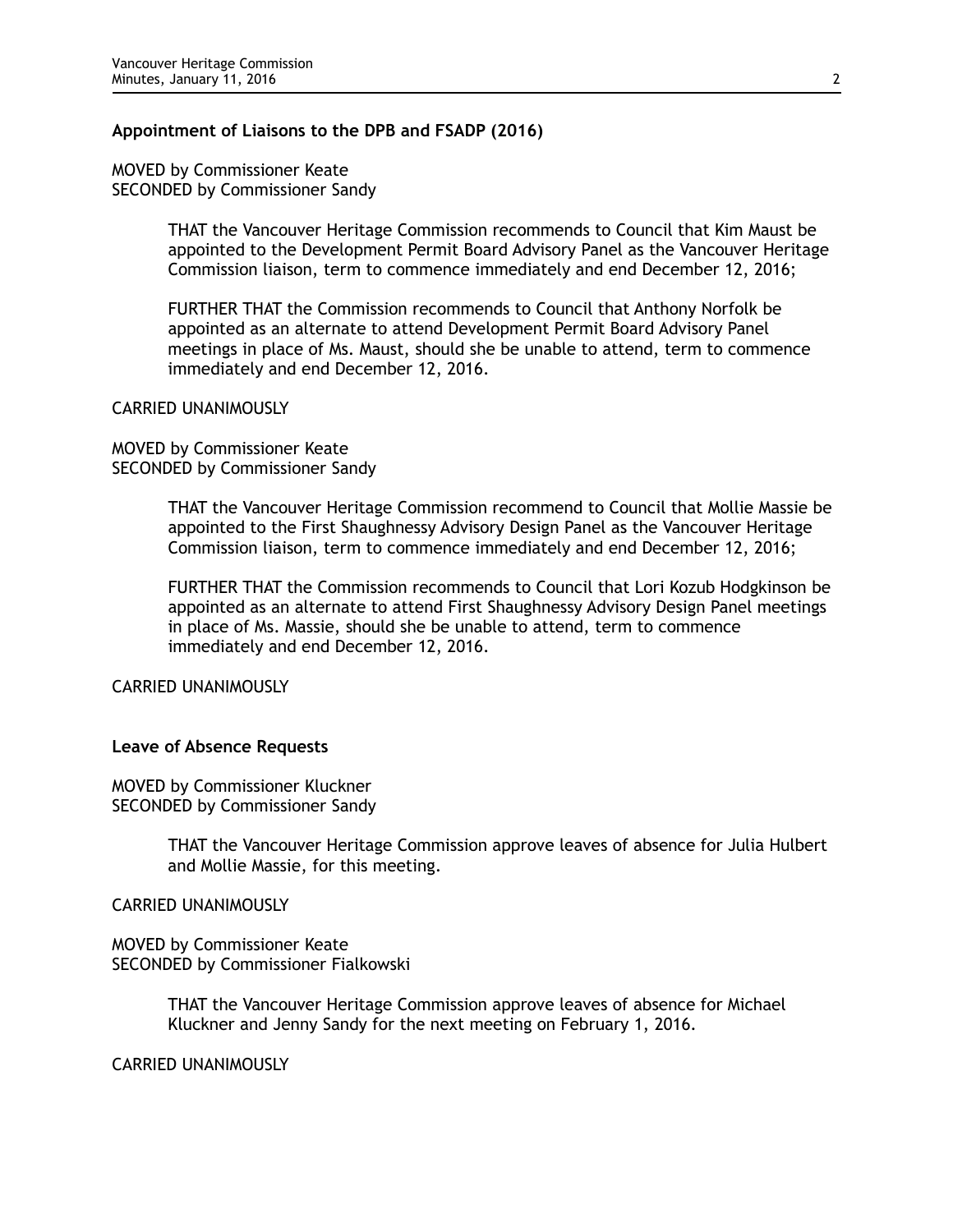### **Approval of Minutes – December 7, 2015**

MOVED by Commissioner Norfolk SECONDED by Commissioner Kluckner

> THAT the Vancouver Heritage Commission approve the minutes from the meeting held December 7, 2015, as circulated.

CARRIED UNANIMOUSLY

### **Business Arising from the Minutes**

None

**1. Conservation Review**

**1150 Comox Street – Heritage Designation VHC 'A' - Proposed DE419153 (Designation)**

- **Issues:** Conservation Plan and Overall proposal including alterations to the heritage building
- **Applicants:** Jerry Rakhra, Owner Timothy Ankenman, Architect Donald Luxton, Heritage Consultant
- **Staff:** James Boldt, Heritage Planner

Staff reviewed the application and, along with the applicants, responded to questions.

MOVED by Commissioner Norfolk SECONDED by Commissioner Kluckner

> THAT the Vancouver Heritage Commission does not support the proposal for 1150 Comox Street, the Gilmore House, as presented on January 11, 2016, including the proposed addition to the existing building, noting the Commission believes that preservation of the heritage house should take precedence to minimizing development at the lane;

> FURTHER THAT the Commission believes one of the most significant character defining elements of this house is its cottage style and nature; and

> FURTHER THAT the Commission would support the Conservation Plan with the addition of density in the form of an application to build an infill building at the lane in which the massing is focused to the mid-point of the site, simple in expression, separate and distinguishable from the heritage house.

CARRIED

(Commissioner Sandy opposed)